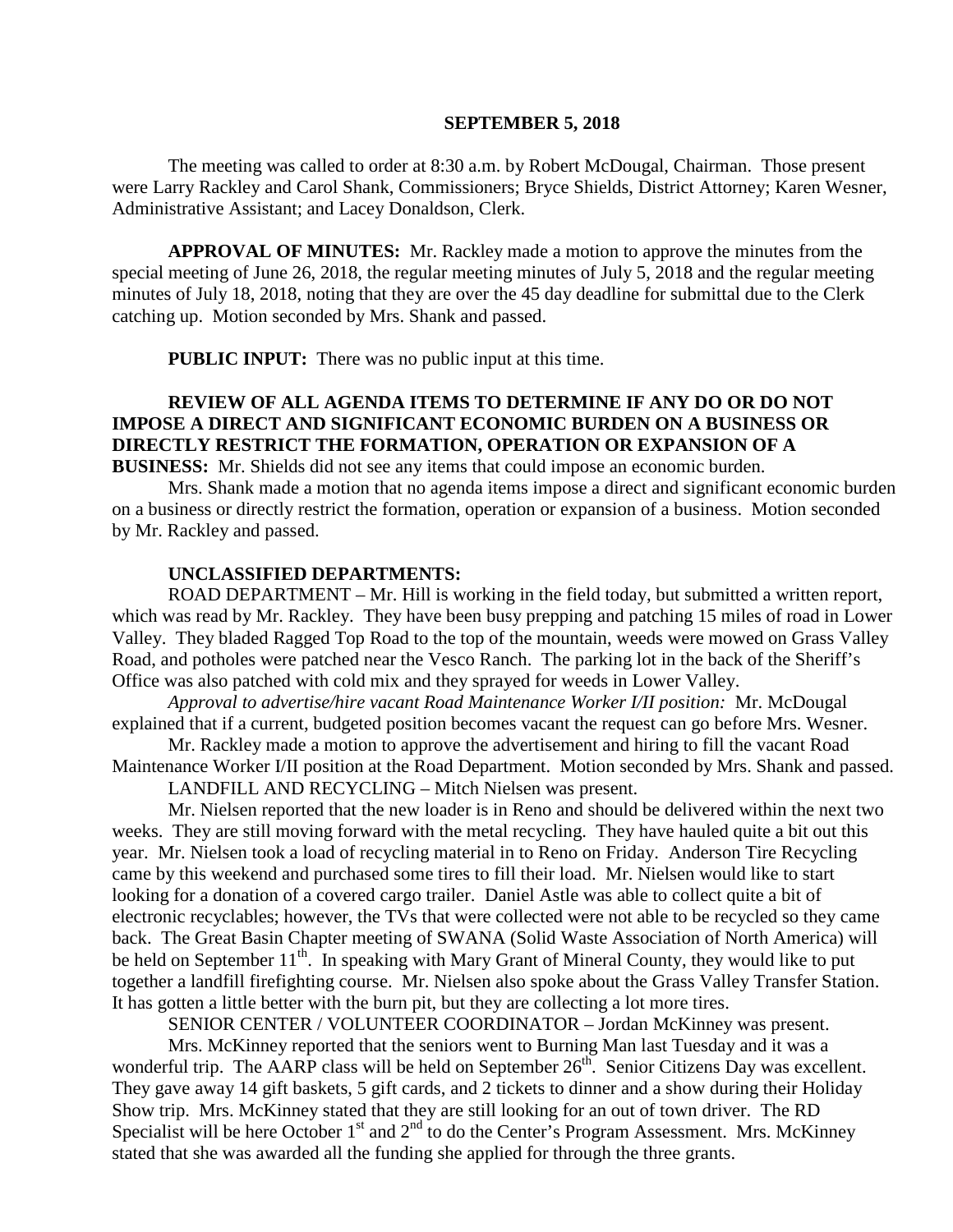BUILDINGS AND GROUNDS – John Handka was present.

Mr. Handka reported that the ac/heating unit at the Library has been replaced. He has been working on the security lighting behind the Admin Building and at the Courthouse. The panic button/fire alarm monitoring system install started yesterday. The crew will be in Grass Valley today with NDF (Nevada Division of Forestry) cleaning up weeds, etc. Tomorrow the NDF crew will be at the Imlay Community Center. The hot water heater has been replaced at the Senior Center. McDougal Sports Complex is now ready for youth soccer. They sprayed the weeds and did some clean-up. Mr. Handka reported that there was an issue with the fire system at the Community Center. Mrs. McKay could smell smoke, but they couldn't find where it was coming from. The fire monitoring system shorted out. The panel will have to be replaced. Mr. McDougal asked if they could approve this expenditure without it being on the agenda since it is an emergency. Mr. Shields stated that they could. The cost will be approximately \$3,878. Mr. Handka spoke with Mrs. Childs and the expense can come out of the Building Fund.

Mrs. Shank made a motion to approve an emergency expenditure to replace the fire monitoring system at the Community Center as there is an immediate risk to public safety and County property. Motion seconded by Mr. Rackley and passed.

Kristy Berge asked if there was a deadline to bring the rest of the system up to code. Mr. McDougal stated that there is not.

*Request for approval of quote for the demo of all existing water lines in the attic at the Swimming Pool in the amount of \$14,125.00:* It was noted that this would come out of the Recreation Board's budget.

Mr. Rackley made a motion to approve the quote from D&D Plumbing for the demo of all existing water lines in the attic of the Swimming Pool in the amount of \$14,125.00. Motion seconded by Mrs. Shank and passed.

**IMLAY COMMUNITY REPORT:** Brenda Pinkston, Monica Hiibel, Alicia Craig, Holly Kuhn, and Becky Blanthorn were present.

Mrs. Pinkston spoke about the community efforts to clean up the baseball field and the town park. Mrs. Pinkston tried to get things going a few years ago, but lacked the participation from the community. Several donations had to be returned at the time.

A new group is starting back up the efforts and they will be having a community clean-up day on Saturday, October  $13<sup>th</sup>$  starting at 9:00 a.m.

Mr. McDougal mentioned the help that the Code Enforcement Officer could provide in cleaning up private property. He also told them about the Recreation Board and to contact Terri Wilcox to get on a future agenda.

The next Imlay Community meeting is scheduled for September  $17<sup>th</sup>$  at 3:30.

# **UNCLASSIFIED DEPARTMENTS, CONT.D:**

COMMUNITY CENTER / ECONOMIC DEVELOPMENT – Heidi Lusby-Angvick was present.

Mrs. Lusby-Angvick reported that the summer has been very busy for her and September and October will be very busy as well. She has been mainly dealing with Economic Development and has been absent from the Community Center, besides scheduling.

Mrs. Lusby-Angvick stated that she met with Cheryl Gonzalez yesterday regarding the Strategic Plan. They are in the process of writing the plan now and Mrs. Lusby-Angvick is working on some edits. She would like to meet to go over the draft with Ted Bendure this week and then with Mr. Rackley sometime in October. Mr. Rackley will work with her to schedule a time.

The Nevada Main Street Program will be in Lovelock on October 8<sup>th</sup> and 9<sup>th</sup>. Mrs. Lusby-Angvick will act as the facilitator. On September 25<sup>th</sup> and 26<sup>th</sup> Mrs. Lusby-Angvick will be attending a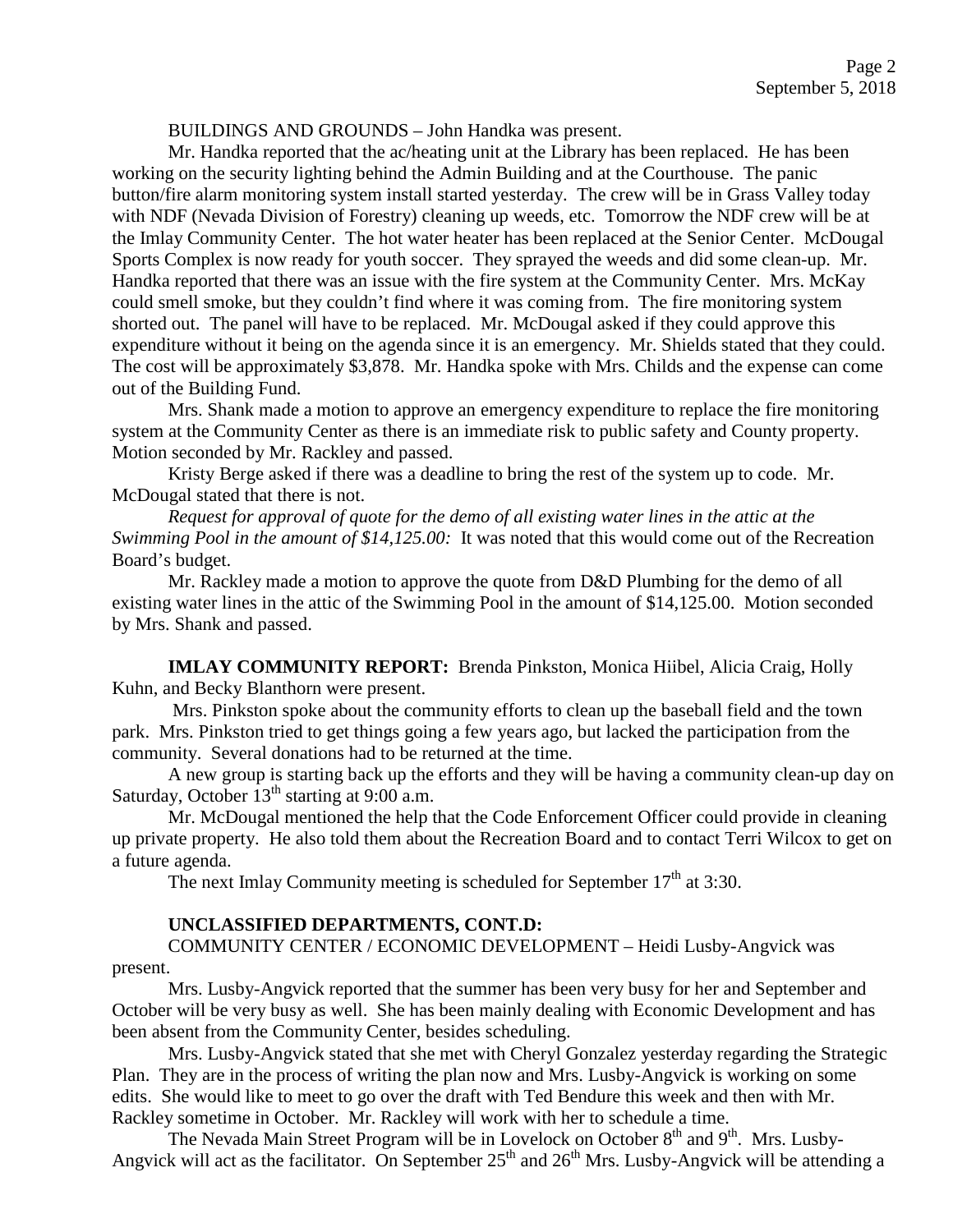Comprehensive Economic Development Strategy Workshop in Tonopah. She will be using grant funds to pay for her attendance. It was suggested that Mrs. Lusby-Angvick attend a SPDC workshop in October. She will get some more information and then will discuss her attendance with the Board at that time. The  $4<sup>th</sup>$  Annual Nevada Economic Development Conference went very well. There were 48 business exhibits this year and they also toured the Switch Facility.

Mrs. Lusby-Angvick also attended an NDOT (Nevada Department of Transportation) meeting on August  $15<sup>th</sup>$ . There was discussion regarding the expansion in Reno and into Fernley and how NDOT has not done enough fast enough to keep up with the growth.

In regards to the Museum, representatives from Wells Fargo visited the Museum and the Lovelock Indian Caves. Coeur Rochester also used the Museum for a meeting. In September a group of retired people will be stopping in as well.

*Allocation of the portion of sales from products purchased at "It's My Community Store" to a local non-profit entity:* Mr. McDougal suggested that we designate the Lovelock Revitalization Association.

Mrs. Shank made a motion to designate the Lovelock Revitalization Association as the local non-profit entity to receive a portion of sales from products the County purchased at It's My Community Store and review the designation in January. Motion seconded by Mr. Rackley and passed.

LIBRARY – Pam Munk was present.

Mrs. Munk reported that the Library was awarded some grant funding and they will be sponsoring some community entertainment again this fall.

SAFETY / GRANT WRITER – Pam Munk was present.

Mrs. Munk stated that she had previously been given approval to submit a grant to Kaboom for the playground equipment. We did not make the deadline for the first grant, but it is open again. Mrs. Munk has the letter of intent ready to go, but hasn't been able to submit the package due to the file size. She has a conference call with Kaboom today to work it out. The grant is for \$15,000. A new quote has been obtained and Mrs. Munk has lowered the total budget for the new playground to \$95,000. Mrs. Munk stated that to date they have raised approximately \$9,000 in cash and \$8,000 in in-kind donations.

Mrs. Munk reported that she is still having issues getting employees to complete their Safety E-Learning modules. The Department Heads are not allowing time for their employees to complete the training.

**JEFF KERNS, PUBLIC ADMINISTRATOR:** REQUEST FOR REIMBURSEMENT TO ATTEND THE "ESTATE ADMINISTRATION FROM START TO FINISH" SEMINAR TO BE HELD OCTOBER 18, 2018 AT THE CIRCUS CIRCUS HOTEL, RENO, NV – Mr. Kerns will be attending a seminar in October and the cost is \$349. He would like to be reimbursed for the cost of registration.

Mr. Rackley made a motion to approve reimbursing Mr. Kerns \$349.00, the cost to attend the Estate Administration from Start to Finish Seminar on October 18, 2018 in Reno. Motion seconded by Mrs. Shank and passed.

**PROCLAMATIONS AND AWARDS:** YEARS OF SERVICE PINS – Certificates of Recognition and Years of Service pins were presented to Chris Snodgrass for 15 years of service and Darol Gilliland for 10 years of service.

NATIONAL PREPAREDNESS MONTH, SEPTEMBER 2018 – Mr. McDougal read a Proclamation and made a motion declaring September 2018 National Preparedness Month. Motion seconded by Mrs. Shank and passed.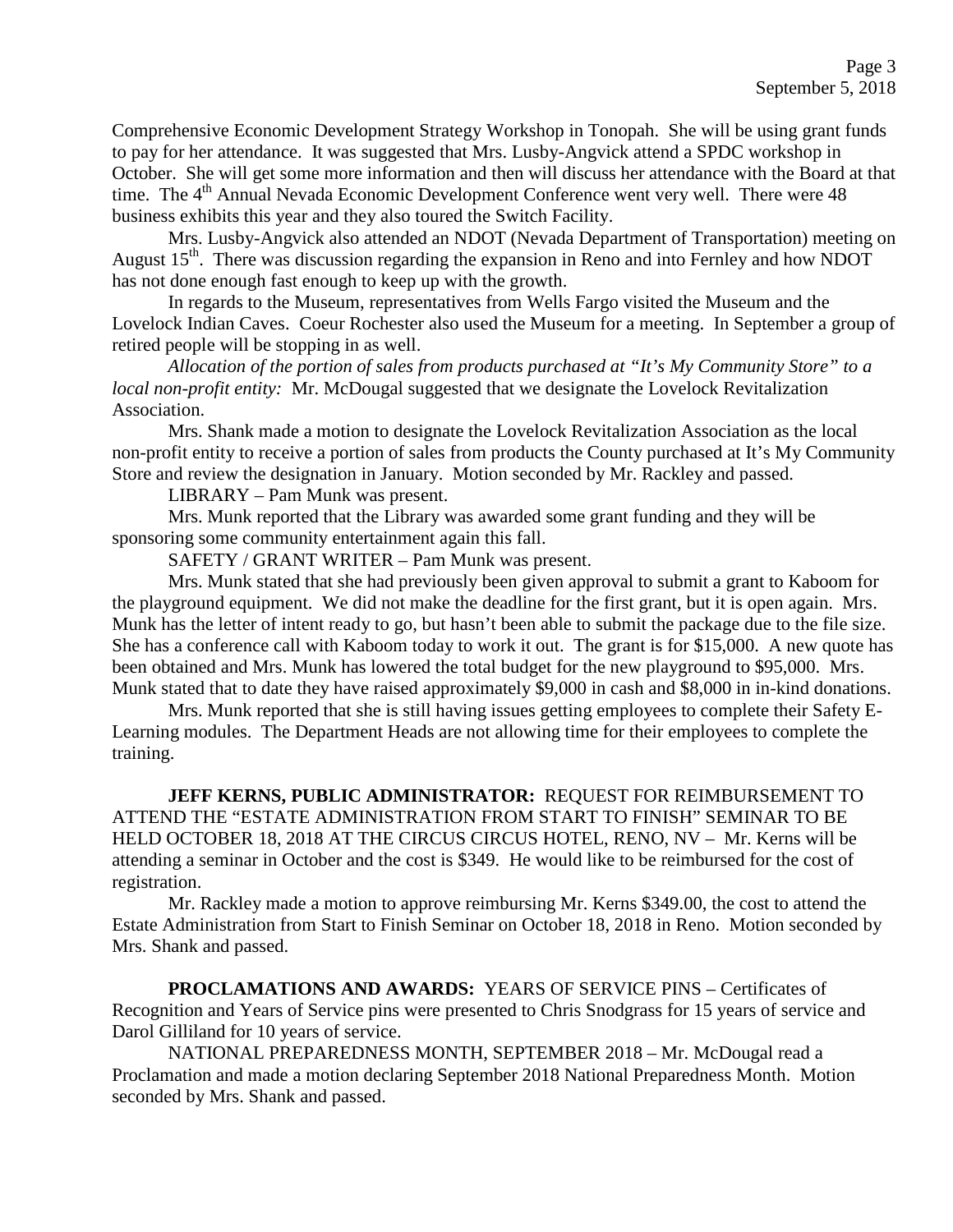### **UNCLASSIFIED DEPARTMENTS, CONT.D:**

IT DEPARTMENT – Justin Abbott was present.

Mr. Abbott reported that 21 issues were opened and resolved in August. The average response time was 4 hours with an average resolution time of two weeks due to a continuing issue at the Library. On August  $28<sup>th</sup>$  and  $29<sup>th</sup>$  there were representatives from POOL/PACT that came and did a network assessment. They will provide a report within the next few weeks. Mr. Abbott asked how the Commissioners would like to discuss the findings since it can't be done in an open meeting. Mrs. Shank suggested individual meetings with each of the Commissioners. Mr. Abbott also reported that he is looking into ways to improve the County's email system.

Mrs. Shank asked about the telephone system. Mr. Abbott stated that it would be part of our network upgrade. Since it will not happen this fiscal year, Mrs. Shank asked that he work with the Library as they currently only have one phone.

**PLANNING AND BUILDING AND IMLAY WATER SYSTEM:** James Evans was present. Mr. Evans gave the Board his monthly report. Mr. Evans took water samples yesterday and got them to the lab. The Planning Commission is meeting tonight to consider two special use permits.

Mrs. Shank spoke about the proposed park in Imlay, stating that it will need water.

**DEBRA STRUHSACKER AND TODD LEWIS, GOLD ACQUISITION CORPORATION / PERSHING GOLD CORPORATION:** UPDATE AND PRESENTATION ON RELIEF CANYON MINE PROJECT IN PERSHING COUNTY, NEVADA AND REQUEST FOR A LETTER OF SUPPORT FOR THE PROJECT FROM THE PERSHING COUNTY COMMISSION – Jerod Eastman was also present.

A presentation was given in regards to the Relief Canyon Mine Project.

Mrs. Shank urged them to utilize the services provided by Pershing General Hospital and to encourage their employees to do so as well.

Mr. McDougal spoke about the Pershing County Economic Development and Conservation Act and asked if it was still their intention to purchase property. Ms. Struhsacker stated that is still their intention. Mr. McDougal stated that he spoke with Senator Cortez-Masto and she is working diligently to get the Bill in the next mark-up committee.

Carl Clinger asked if the pit lake would require water rights to accommodate evaporation. Ms. Struhsacker stated that they do anticipate the State Water Engineer requiring them to relinquish some of their water rights to accommodate evaporation.

Mr. Eastman stated that as soon as the financing is in place they have about a six to eight month construction and pre-production period.

Mr. Rackley made a motion to write a letter of support to the Bureau of Land Management for the Gold Acquisition Corporation/ Pershing Gold Corporation Relief Canyon Mine Project. Motion seconded by Mrs. Shank and passed.

# **ELECTED DEPARTMENTS:**

LACEY DONALDSON, CLERK-TREASURER – Mrs. Donaldson reported that since the last meeting her newest employee gave her resignation and yesterday was her last day. After speaking with Mrs. Wesner, the position has been advertised and closes tomorrow. Mrs. Donaldson also reported that City filing closed on Friday with one candidate for each of the two open seats, so they will not appear on the ballot. With this, Mrs. Donaldson has moved forward and has begun proofing ballots.

Approximately 40 Ministers were approved to perform marriage ceremonies at this year's Burning Man and four couples came to Lovelock to purchase their marriage licenses. Next week, Mrs. Donaldson and Mrs. Craspay will be attending the County Fiscal Officers Conference in Minden.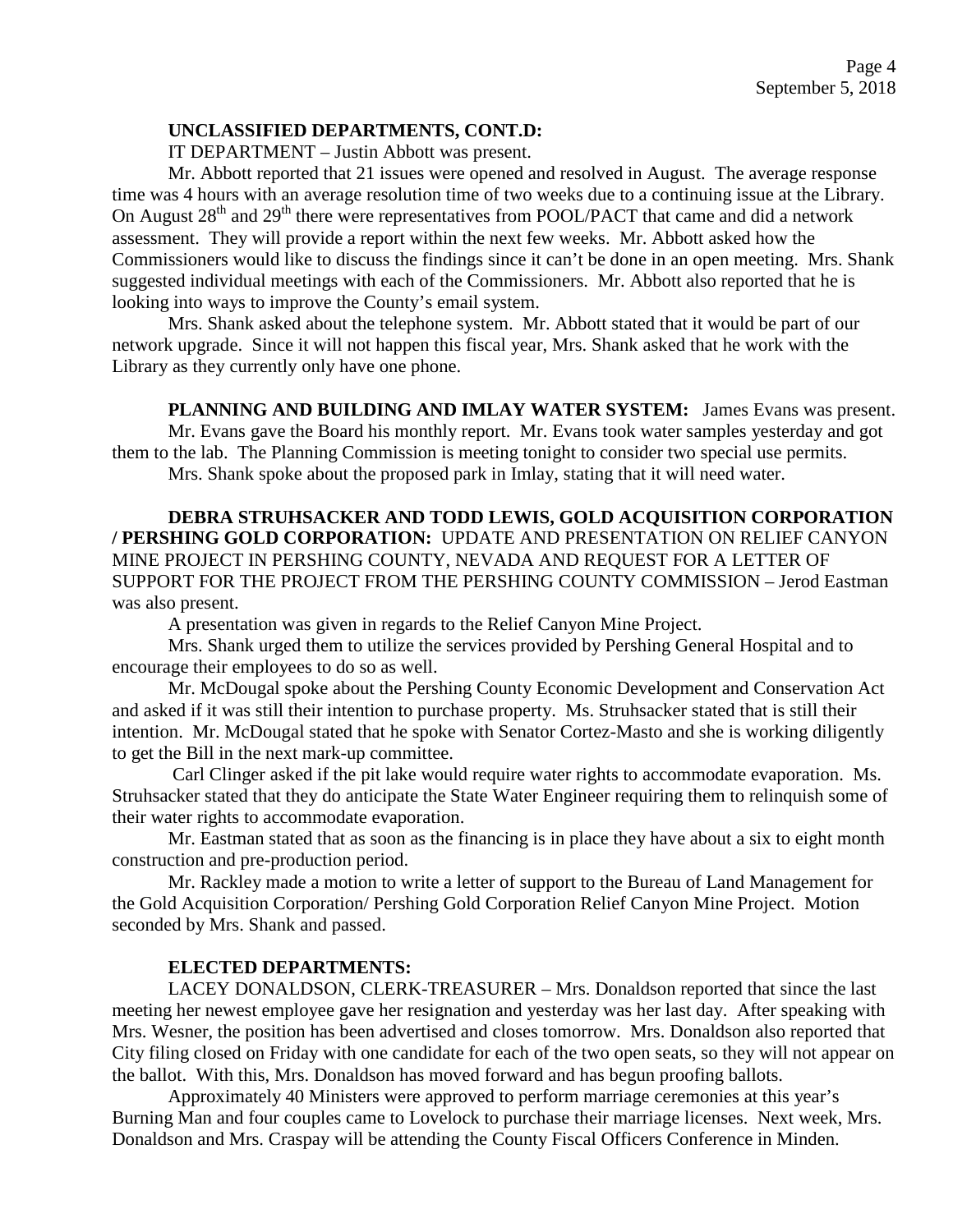*Approval of corrections / changes to the Tax Roll:* The following correction/changes to the roll were submitted:

| APN #006-029-16                                                                                | <b>Gregory Decker</b> | Removal of Landfill Assessment                         |
|------------------------------------------------------------------------------------------------|-----------------------|--------------------------------------------------------|
| APN #007-232-04                                                                                | Virginia Lang         | Removal of Landfill & TV Assessment                    |
| APN #007-490-09                                                                                |                       | Moura Family Trust Removal of Landfill & TV Assessment |
| APN #007-311-02                                                                                |                       | Moura Family Trust Removal of Landfill & TV Assessment |
| APN #007-311-04                                                                                |                       | Moura Family Trust Removal of Landfill & TV Assessment |
| M <sub>rs</sub> Charly made a mation to environ the correctional hanges to the Tex Dell equip- |                       |                                                        |

Mrs. Shank made a motion to approve the corrections/changes to the Tax Roll as submitted. Motion seconded by Mr. Rackley and passed.

*Request to move the November 7, 2018 Commission meeting date to Friday, November 9, 2018 due to the 2018 General Election:* Mrs. Donaldson explained that the regular meeting is scheduled for the day after the General Election, which creates a hard-ship for her office. She also stated that if no Provisional Ballots are received the Canvass can also be approved that day as well.

Mrs. Shank made a motion to approve moving the November 7, 2018 Commission meeting date to November 9, 2018. Motion seconded by Mr. Rackley and passed.

*Request for approval of higher room rate for Lacey Donaldson, Rene Childs and Rachel Craspay to attend the County Fiscal Officers (CFOA) Conference in Minden, NV, September 10-14, 2018 (Host Hotel – Carson Valley Inn \$95.00):* Mr. Rackley made a motion to approve the higher hotel room rate of \$95.00 for Mrs. Donaldson, Mrs. Childs and Mrs. Craspay to attend the CFOA Conference in Minden, September 10-14, 2018. Motion seconded by Mrs. Shank and passed.

RENE CHILDS, RECORDER-AUDITOR – Mrs. Childs gave the Board her month end reports. She reported that the office has been busy with the annual mining claim filings. She held interviews last week for the two positions in her office. Verbal offers have been made and accepted. The  $\frac{3}{4}$  time employee will start on Monday, September  $17<sup>th</sup>$  and the full-time employee will start sometime in October.

*Approval to enter into Memorandum of Understanding (MOU) with CSC (Corporation Service Company) as a new vendor for E-Recording:* Mrs. Childs explained that CSC is used by a lot of financial institutions. The implementation will have no cost to the County. She also stated that they are not discontinuing the current contract with Simplifile, but are adding another vendor for E-Recording.

Mr. Rackley made a motion to approve the Memorandum of Understanding with CSC to provide E-Recording. Motion seconded by Mrs. Shank and passed.

LAUREEN BASSO-CERINI, ASSESSOR – Ms. Basso-Cerini reported that her trip to Austin for the Pictometry Conference was very informative.

*Request to travel out of state for Futureview Conference, costs provided by the Pictometry contract, on August 27-31, 2018 in Austin, TX:* Mrs. Shank made a motion to approve the out of state travel request by Laureen Basso-Cerini to attend the Futureview Conference, travel costs provided by through the Pictometry Contract, August 27-31, 2018 in Austin, TX. Motion seconded by Mr. Rackley and passed.

Ms. Basso-Cerini also reported that Devnet will be here September  $9<sup>th</sup>$  and  $10<sup>th</sup>$  to set up some software on the office computers.

BRYCE SHIELDS, DISTRICT ATTORNEY – Mr. Shields reported that Jack McKay and Todd Banks will be out of the office next week attending the annual Prosecutors Conference.

JERRY ALLEN, SHERIFF – Sheriff Allen reported that there are currently 13 inmates in the Jail. During Burning Man they made 44 arrests, and issued 53 citations. 94% of the citations were for controlled substances. Sheriff Allen stated that they dealt with numerous lost and found children at the event; however, during the same time period, there were two lost children in Lovelock. Both have been found.

Sheriff Allen stated that he has a potential employee who has turned in their background check. He is currently a reserve officer in Carson.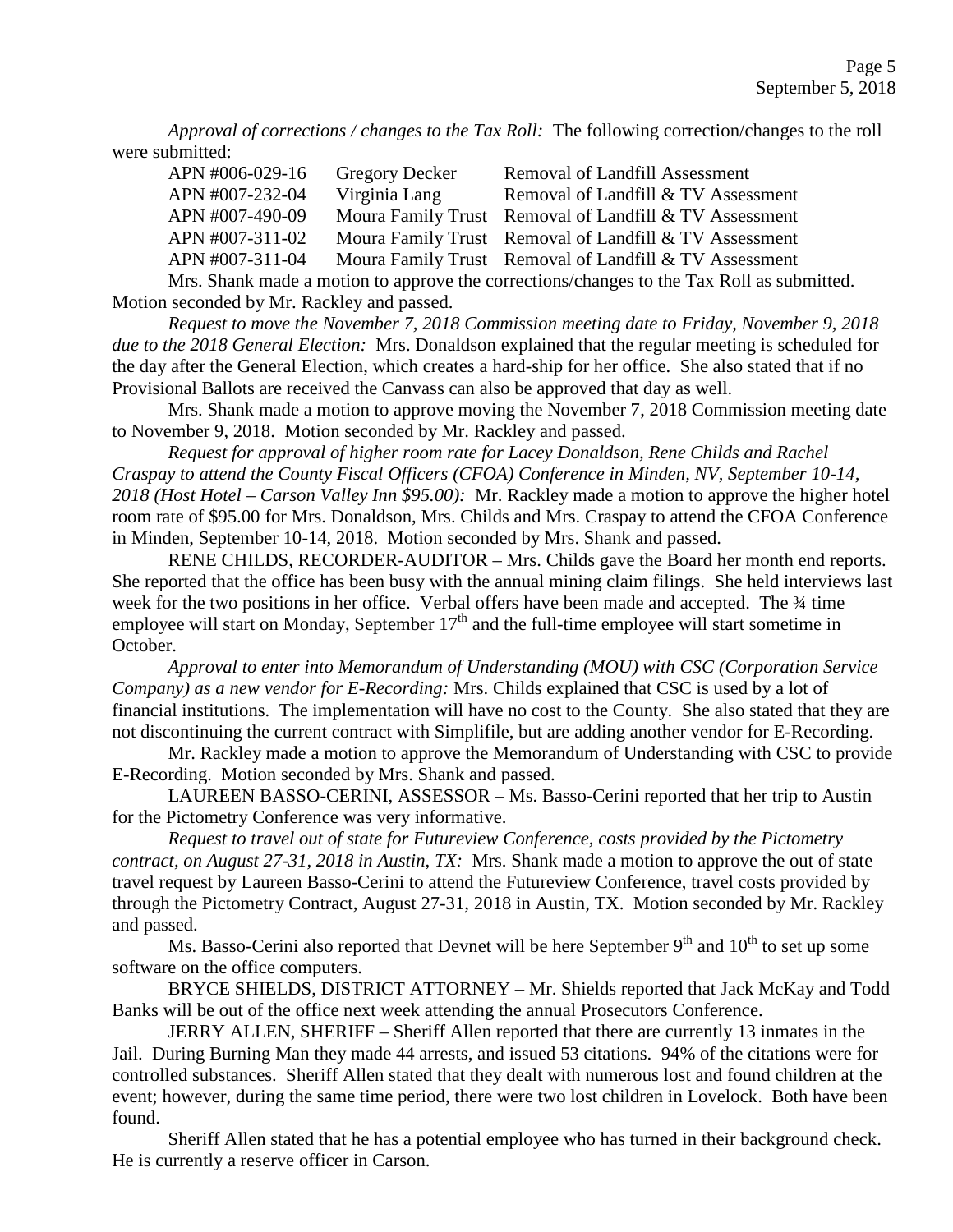Sheriff Allen stated that Burning Man actually reported going over the population cap twice. The official peak population number given to the Sheriff was 70,358. Sheriff Allen is still concerned about their population reporting. Today they are showing minus people listed on playa.

Sheriff Allen also reported that yesterday, outside of the active festival, there was a death on the playa. They also had a carjacking and assault with a deadly weapon.

*Request to increase credit card limit to \$10,000.00:* Mrs. Donaldson stated that the current credit card program doesn't allow for this high of a limit. \$5,000 is the maximum. It was noted that the current limit on the Sheriff's card is \$3,000.

Sheriff Allen wanted the Board to be aware that he did have an issue recently. He accidentally used the card for the Commissary account to purchase supplies for Burning Man. The charges have been rectified and Sheriff Allen has changed his process so this doesn't happen in the future.

Sheriff Allen stated that he needs a higher limit to cover training expenses, which all come up about the same time.

Mrs. Childs commented on the credit card being used for the down payment of trailers. She also stated that using the credit card makes it difficult for her office to rectify small equipment purchases.

Mrs. Shank made a motion to approve increasing the credit limit on the Sheriff's credit card to \$5,000. Motion seconded by Mr. Rackley and passed.

**UPDATE ON PROGRESS OF SITE LOCATION, DESIGN, FUNDING, AMENITITES AND CONSTRUCTION OF FUTURE LAW ENFORCEMENT CENTER:** Mr. Shields read the recommendation/report from Shields Engineering. The building is a good candidate for repurposing to office space. The preliminary review also indicates that the structure has the strength to resist the current building code seismic forces with very little retrofit. The report is based on reviewing the construction documents so they will need to do a site visit. Mr. Shields will work with Sheriff Allen to schedule the site visit.

**DERBY FIELD AIRPORT:** UPDATE – Construction on the Snow Removal Equipment building has started, but is currently suspended as they have not finalized their building permit application.

SIGNAGE DESIGN AND QUOTES – Mr. Rackley asked that this item be placed on the next agenda.

DETERMINATION OF ARCHIVAL PLACEMENT OF ORIGINAL PILOT PHOTOS AND MEMORABILIA – Mrs. Donaldson had previously offered to store the photos and other memorabilia in the Clerk's Archival Storage.

Mr. Rackley made a motion to store the original pilot photos and other memorabilia in the Clerk's Archival Storage. Motion seconded by Mrs. Shank and passed.

**PUBLIC DEFENDER:** Steve Cochran was present.

Mr. Cochran reported that his new secretary is getting up to speed. He has been doing a lot of research and writing in preparation of some upcoming hearings.

Mrs. Shank asked about the Indigent Defense Commission. Mr. Shields thought that report should come out anytime now.

# **CENTENNIAL PLANNING COMMITTEE:** PROGRESS UPDATE,

ACKNOWLEDGEMENT OF COMMITTEE MEMBERS AND REQUEST FOR BUDGETARY FUNDS IN THE AMOUNT OF \$2,500.00. COMMITTEE MEMBERS: CAROL SHANK, CHAIR; HEIDI LUSBY-ANGVICK; KAREN LERNER; MARIANNE PAPA; AND PATRICIA ROWE – Mrs. Shank stated that they will be asking for donations, but would like some funding to get started. Mr.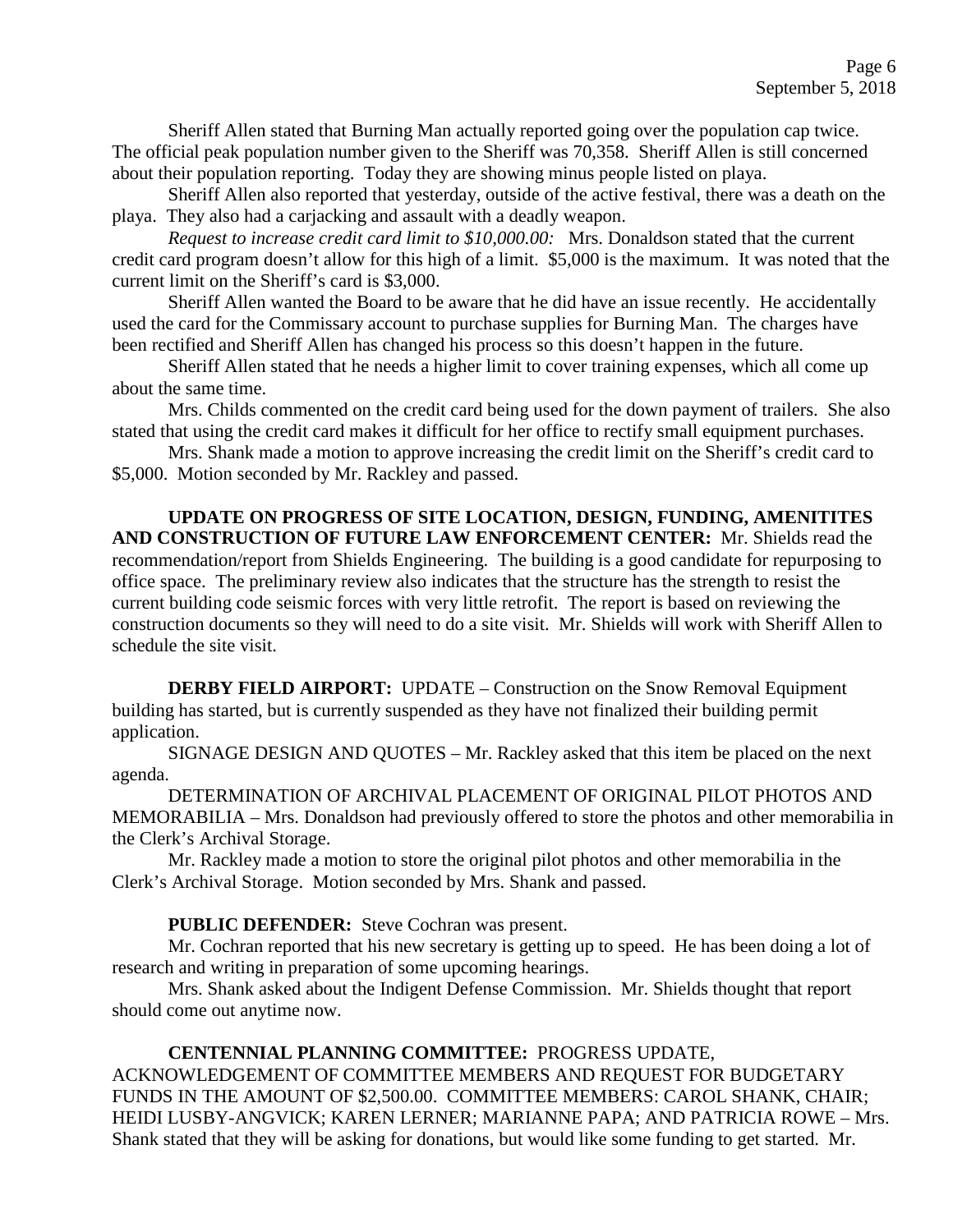McDougal stated that the Recreation Board helped the City last year with their Centennial, so he suggested that this funding request be made to them as well.

Mrs. Shank stated that their next meeting will be on Monday, September  $10^{th}$  at 5:15 p.m. Mrs. Shank also reported that, after some research, the actual founding date is March 18, 1919.

Mr. Rackley made a motion to appoint Heidi Lusby-Angvick, Karen Lerner, Marianne Papa and Pat Rowe to the Centennial Planning Committee. Motion seconded by Mr. McDougal and passed.

# **PRESENTATION BY COMMISSIONER LARRY RACKLEY PERTAINING TO THE HISTORY, CURRENT STATUS, AND POTENTIAL SALE OF THE PERSHING COUNTY**

**ELECTRIC UTILITY:** Mr. Rackley gave a presentation regarding the history of the Pershing County Electric Utility (PCEU). Pershing County secured a bond to brink electrical service to 814 parcels in the Humboldt River Ranch Subdivision. There are currently 14 homes using the Pershing County Electric Utility service. Mr. Rackley spoke about the construction project. The PCEU distribution system has been operating for 17 years. There has been zero maintenance other than a few transformer and electric service installations. PCEU needs to contract for service work and upkeep now. It was noted that the PCEU Distribution System is a 12.5 kVa system and NV Energy's is a 2.5 kVa system.

APPROVAL FOR INDEPENDENT APPRAISAL – Mr. Rackley has spoken to two individuals in regards to an appraisal. One estimate was \$7,500. Mr. Shields stated that statute allows us to sell the property/utility to a public utility without an appraisal. Mr. Shields suggested allowing NV Energy to complete an appraisal and then hold a public hearing. He also suggested only doing the weed abatement and not moving forward with any improvements to the system at this time.

MAINTENANCE AND/OR PURCHASE OF EQUIPMENT FOR SUBSTATION –

The substation transformer pressure gauge indicated a negative pressure. Nitrogen gas should be added to the transformer to alleviate the negative pressure. There is also some weed abatement that needs to be done.

Mr. McDougal stated that we are the current owner/operator and should do the required maintenance. He doesn't feel any new infrastructure should be added at this time.

Mrs. Shank made a motion to approve moving forward with Maintenance Item #1, adding nitrogen to the transformer, and any weed abatement that is necessary with the cost coming from the PCEU Capital Projects account. Motion seconded by Mr. Rackley and passed.

IMPLEMENTATION OF COMMERCIAL GS2 ELECTRIC RATE FOR COMMERCIAL AND NON-RESIDENTIAL ENTERPRISES WITHIN THE SPECIAL ASSESSMENT DISTRICT - The Board will discuss commercial rates at another time.

**APPROVAL OF A RESOLUTION IN OPPOSITION TO QUESTION 3 ON NOVEMBER BALLOT:** CONSIDERATION, DISCUSSION AND POSSIBLE APPROVAL OF A RESOLUTION IN OPPOSITION TO QUESTION 3 THAT WILL APPEAR ON THE NOVEMBER 2018 BALLOT TO DEREGULATE THE ENERGY INDUSTRY IN NEVADA – Mr. McDougal stated that he wasn't aware of this item until he saw it on the agenda as the Board has not discussed this. Mr. Rackley stated that he asked that this item be on the agenda. He stated that several other counties have adopted resolutions opposing Question 3, including Humboldt, Elko, White Pine, Lincoln and Lyon counties. Mr. Rackley feels it is necessary that Pershing County oppose as well. This is being pushed by casinos and large businesses.

Mr. McDougal stated that he is in favor of Question 3. NV Energy has a monopoly and abusive business practices. He agreed that rates would go up initially, but feels in the long run it would be a favorable thing.

Mr. Rackley stated that under de-regulation, you have to choose who you buy your power from and the amount you are purchasing on a daily basis.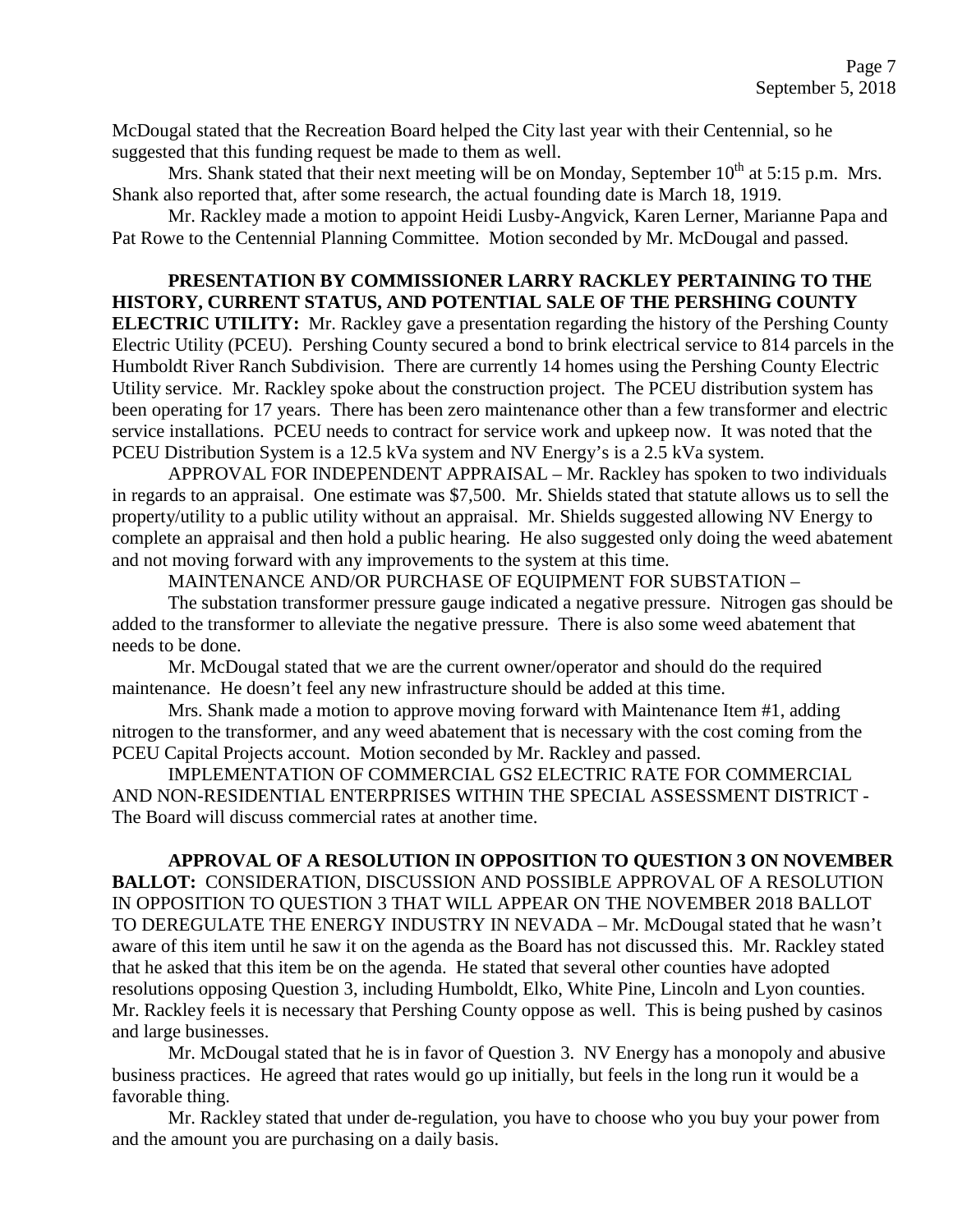Mrs. Shank stated that she isn't ready to take action today as she needs to do more research. She asked about California as her mother lives there and she doesn't recall her having to make a phone call daily. Mr. Rackley stated that California is de-regulated and Mrs. Shank's mother probably stayed with her original provider. Mr. McDougal stated that California is not de-regulated. California already had several electric utilities. They tried to de-regulate legislatively and ended up writing new regulations. You have to use the provider in your operating area.

This item will be put on the next agenda for further discussion. Mr. Shields stated that the State has distributed their pros and cons guide in regards to the ballot questions, so he will provide it to the Board.

The meeting recessed at 12:16 p.m. for a Litigation meeting and reconvened at 12:28 p.m.

**REPORT FROM LEGAL COUNSEL:** Mr. Shields stated that he did receive confirmation that we were accepted to be a litigate on the PILT (Payment in lieu of Taxes) lawsuit.

**REPORT FROM ADMINISTRATIVE ASSISTANT:** Mrs. Wesner stated that everything is running smoothly and all departments are up to date on their evaluations.

**UPDATE ON MATTERS RELATING TO THE PERSHING COUNTY ECONOMIC DEVELOPMENT AND CONSERVATION ACT:** Mr. McDougal spoke about his conversation with Senator Cortez-Masto in regards to the Economic Development and Conservation Act.

**ITEMS FOR FUTURE AGENDAS:** There were no additional agenda items discussed.

**CORRESPONDENCE:** COPY OF LETTERS RECEIVED FROM LOVELOCK MEADOWS WATER DISTRICT AND THE CITY OF LOVELOCK TO THE BUREAU OF LAND MANAGEMENT CONCERNING PROPOSED PROJECTS N93830 AND N93831 – Mr. McDougal stated that the letters from LMWD did not give a description regarding the projects. Mr. Rackley stated that this refers to Rye Patch Gold's project. Mrs. Wesner will put an item on the next agenda so the Board can obtain additional information.

**MATTERS OF THE BOARD FOR DISCUSSION, BOARD MEMBER REPORTS, BOARD LIAISON REPORTS:** Mr. Rackley reported that the Senior Center Advisory Board met. The Volunteer Advisory Board had to cancel their last meeting. The Recycling Center Board met with their volunteers to discuss the changes made to the type of plastics they will accept. The Recycling Center is on the Nevada Division of Forestry's schedule for a crew to come paint, but it will be a few weeks.

Mrs. Shank reported that most of her meetings are coming up. She did not have anything additional to report.

Mr. McDougal stated that he is the Commission representative on the Recreation Board. He is attending classes now though mid-December and won't be able to attend the Recreation meetings. He asked if someone else wanted to fill in during his absence. Mrs. Shank stated that she would like to attend.

**PUBLIC INPUT:** Carl Clinger spoke about the Humboldt River Basin Water Authority meeting and the Amicus Brief. Mr. McDougal stated that it will be on the next agenda to discuss.

Dave Skelton asked if Mr. McDougal had received a copy of Burning Man's disaster plan as he had requested. Mr. McDougal stated that he did not.